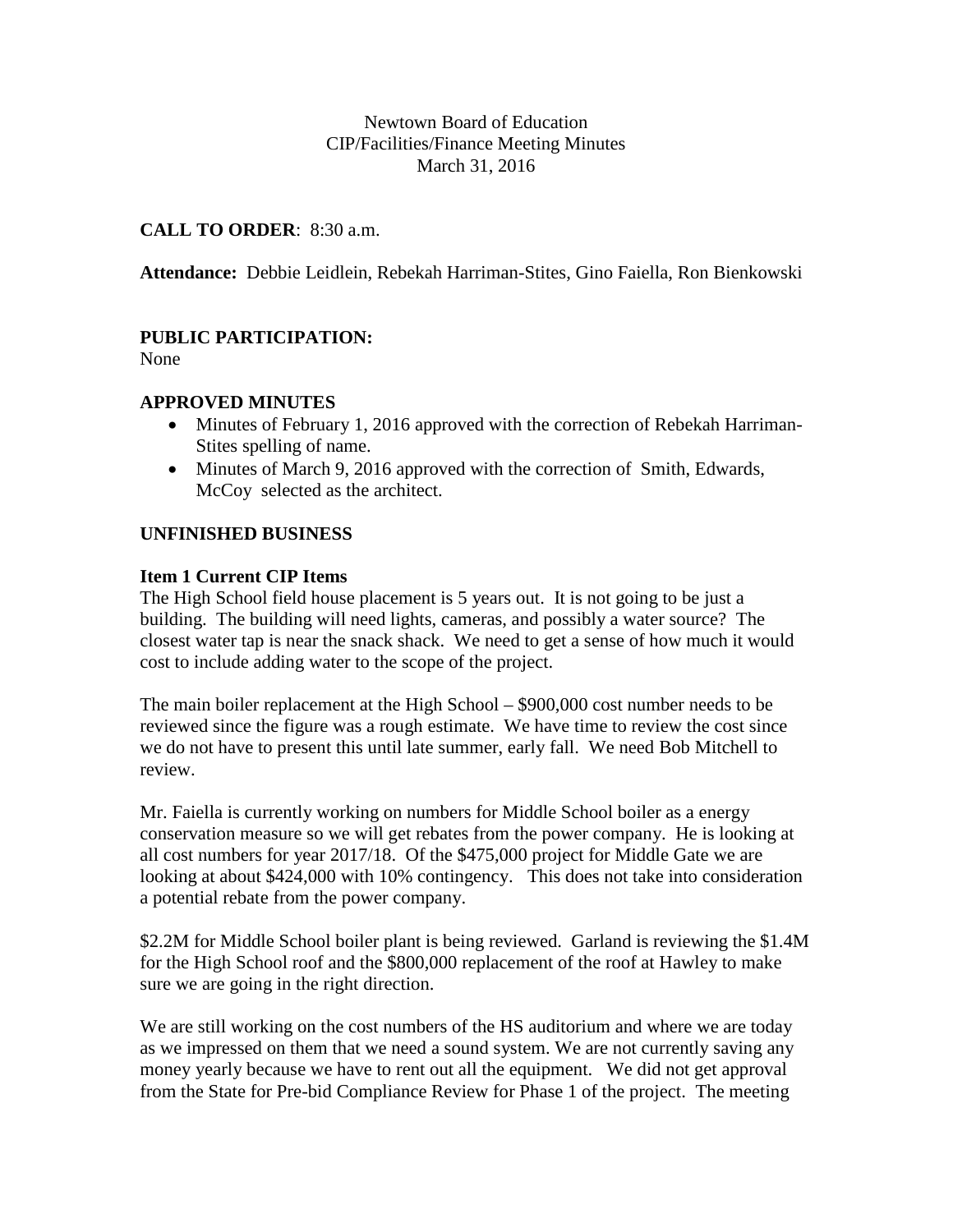has been rescheduled for Wednesday April  $6<sup>th</sup>$ . We are also looking at getting into the project, a cost to extend the catwalk and add a spiral stair.

Mr Faiella reviewed CIP from last year and is trying to determine the scope of the \$4.8M for the Middle School and going out one more year to 2018/19. Looking at climate control renovation and code compliance, which project consists of replacement of original boiler plant to a higher efficiency forced water system which is Phase 1 and \$2.1M in cost for 2017/18. Phase 2 which is to replace the existing package HVAC units and enhance ventilation system in building. That becomes the \$4.8M. As a committee, we should determine what the scope should be. Ms. Harriman-Stites states that this is a conversation for the Future Forecast Committee after they give the Board their thoughts. Ms. Leidlein states we need to compare this project with the Hawley project and determine which project has more sense of urgency, and need.

Mr. Faiella states that the systems we currently have at Hawley, Middle School and Middle Gate are unit ventilators on the roof and large exhaust fans that creates a vacuum and pulls air from wherever it can, therefore no filter or controlled air is coming in. Window air conditioners will not solve the problem. The buildings are not set up for that kind of power drain. An HVAC system is very expensive. Ms. Leidlein states we will discuss this further at the next meeting.

Ms. Harriman-Stites asked if there are any issues at Head O'Meadow. Mr. Bienkowski stated there was a complete replacement of the HVAC system at Head O'Meadow in 2004. That was the first climate controlled project done. Mr. Faiella started with a 10 year plan to replace the boilers but that is not included until the  $8<sup>th</sup>$  year.

#### **Item 2 Current Budget**

We are still holding projects on the current budget. There was a setback where the state recalculated cost of the Excess Cost Grant in the current year. It was originally at 80% reimbursements and now down to 77%.

#### **Item 3 Transportation Contract Renewal/Bid Process**

We do not have to go to bid until October and we are talking with current provider about presenting an extension prior to June. Extending their contract is a two-step process to waive the policy and accept their proposal. All Star is still working on their proposal. We still have time to get the Board involved. We need to have all settled by June in order to go out to bid. The TAS (Transportation Advisory Service) provided service to the district in the past, which was useful. In order for All Star to get a new 5 year contract they would need to give us something for the  $5<sup>th</sup>$  year of this contract. They could reduce the 5% that is scheduled for next year to 2.5 -3% which would contribute in the final budget adjustment. The new contract would start in year 2017/18.

The TAS report would give us a recommendation whether to go out to bid or stay with the contract. All-Star would have to provide the proposal to TAS by May 2016 in order for TAS timeline to have a final recommendation to the Board by June 2016. TAS is the only firm in the country that provides these evaluations. Fee for TAS would not exceed